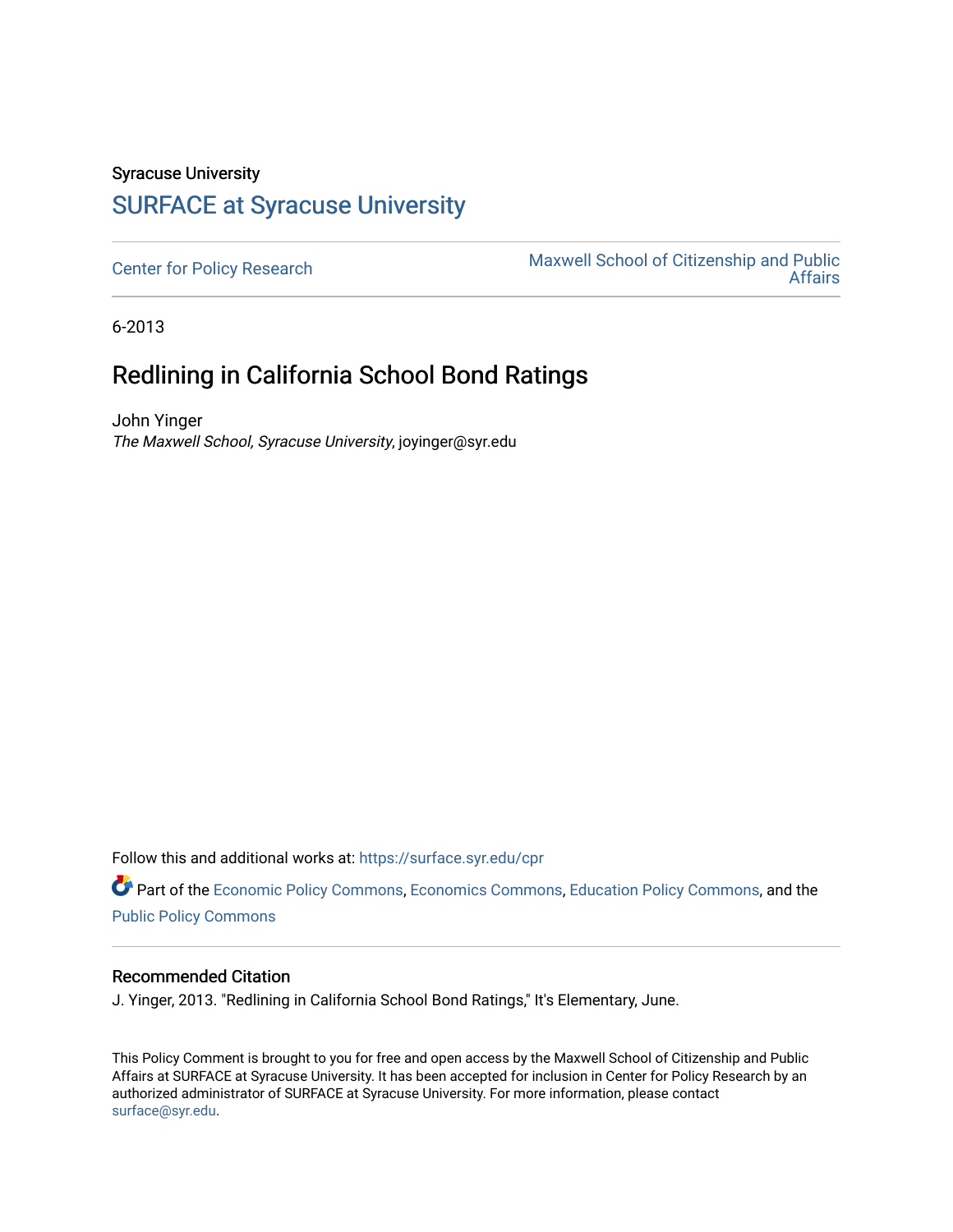

A Monthly Column by EFAP Director John Yinger June 2013

## **Redlining in California School Bond Ratings**

School districts rely on the municipal bond market to spread out the burden of their infrastructure projects. Without access to this market, school districts would have to save up money for many years before they could build a new school or update their laboratories—or else they would have to give up this capital spending altogether.

Under these circumstances, no school district should be penalized for characteristics that are outside its control and unrelated to its ability to pay back its bonds. It would be unfair, and contradictory to fundamental American principles, for example, if a school district with a relatively high concentration of black citizens had to pay more for its bonds than a school district with the same prospects for re-paying its bonds but with a relatively high concentration of white citizens. And yet in this column I will provide some evidence that, because of the practices of the bond rating agencies, this is exactly what happens. Surprisingly, this type of behavior is not against the law. This nation has not yet passed civil rights legislation that covers this case. The policy punch line of this column is that legislation of this type is badly needed.

My interest in this topic began with a project on general obligation, GO, municipal bonds issued by big cities.<sup>1</sup> These bonds are backed by the full taxing power of the issuing government. Because schools are sometimes city departments, some of these bonds were undoubtedly used to spread out the cost of school construction projects. In any case, I discovered that GO bonds almost never default, and I could not find any examples of default among the cities in several different samples. A default, of course, is a failure to make some of the payments in a bond contract—or at least not to make them on time.

A key feature of the municipal bond market is that bond ratings agencies can be hired by the issuing government to rate a bond issue. These ratings are intended to give investors information about the quality of the bond issue as an investment. The three main municipal bond rating agencies (Moody's, Standard and Poor's, and Fitch) say that their bond ratings are measuring the probability of default. But if a category of bonds never defaults, this claim simply cannot be true. In fact, the probability of default for a GO bond issued by a big city appears to be zero! Thus, a bond rating agency cannot justify a lower rating for one city's GO bonds than for another's on the grounds that the cities have different default probabilities.

Moreover, bond ratings have consequences. Many studies have documented that municipal bonds with lower bond ratings, including GO bonds, must pay higher interest rates to

l

<sup>1</sup> John Yinger. 2010. "Municipal Bond Ratings and Citizens' Rights." *American Law and Economics Review* 12 (1) (Spring): 1-38.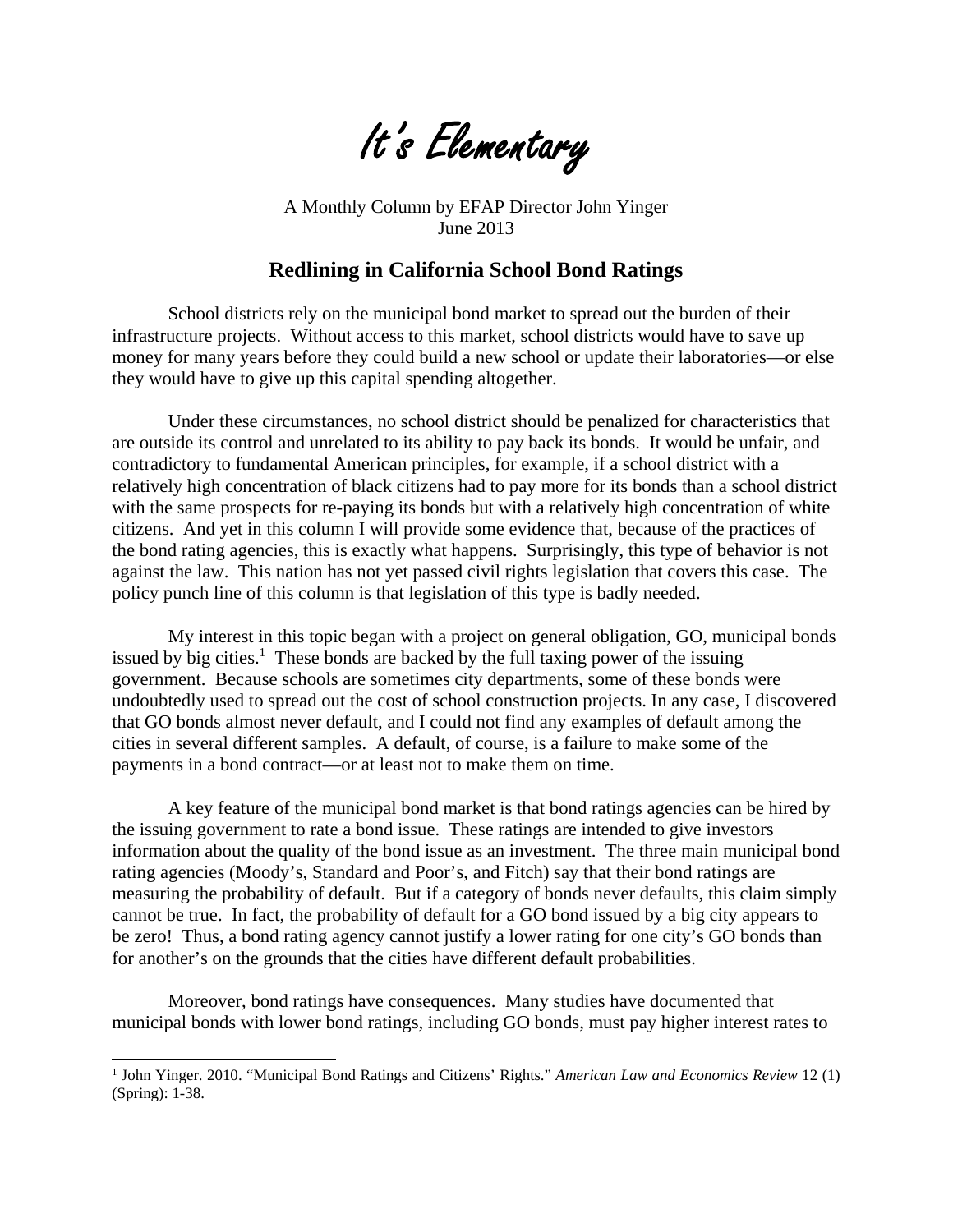attract investors. These interest payments are part of the cost of an infrastructure project, so jurisdictions with lower bond ratings must pay more than other jurisdictions for the same project. In some cases, of course, this higher cost is entirely justified because the bonds are backed by a payment stream, such as rents or medical bills, associated with the project—a payment stream that may not yield as much revenue as expected. Many bonds with this type of backing have defaulted. But this is not the case with GO bonds, which do not default. As a result, school districts that receive a relatively low bond rating for a set of GO bonds must pay a higher interest rate than other school districts even though its probability of default is the same.

This difference in cost might not be an issue if it were a random phenomenon, but it becomes quite worrisome if it contradicts principles of fair treatment that have proven important to our nation in other contexts. To be specific, it becomes quite worrisome if the school districts receiving lower ratings on their GO bonds have large minority populations. The Fair Housing Act prohibits lenders and real estate brokers from providing fewer services or charging higher prices in largely minority than in largely white neighborhoods—practices that are called "redlining." In my view, the same standard should be applied to credit rating agencies.

My 2010 article presents evidence that all three major municipal bond ratings agencies give lower ratings for GO bonds to cities with a relatively high black or Hispanic population than to cities with a relatively high white population. These lower ratings translate into higher costs for infrastructure projects. Although it is not currently covered by any law, this behavior is a type of redlining and is clearly unfair.

The California Bond Advisor web site recently posted information on the bonds issued by school districts in California in 2012. By combining this information with demographic data from the National Center for Education statistics, I was able to determine whether the bond rating agencies also practice this type of redlining in their ratings of California school bond issues.<sup>2</sup> This analysis is limited to GO bonds issued by unified school districts, which are districts that include all grades from kindergarten through high school. To the best of my knowledge, none of these bonds, nor any other GO school bonds in California, have defaulted.

Tables 1 and 2 below describe these data. The entries in the first column of Table 1 describe the bond ratings. The first entry in this column is a rating by Moody's; the second entry is a rating by Standard and Poor's or Fitch. Because the symbols used by Moody's differ from those used by the other two rating agencies, it is possible to determine that of the 54 bond issues in this data set, 32 were rated by Moody's, 38 were rated by Standard and Poor's or Fitch (or both), and 16 were rated by both Moody's and one of the other agencies. No bond issue received the highest possible rating (Aaa or AAA) or the next highest (AA1 or AA+), but Table 1 indicates that 18 districts received the third highest rating (AA2 or AA). The lowest observed rating was A2, the sixth highest rating.

Table 2 reveals that unified school districts in California are quite varied in their ethnic composition. The share of blacks plus Hispanics ranges from 7.8 percent to 73.0 percent, whereas the Asian share ranges from 0.9 percent to 60.9 percent.

 $\overline{a}$ 

<sup>&</sup>lt;sup>2</sup> The relevant web sites are <http://www.californiabondadvisor.com/yieldtrends.html> and <http://nces.ed.gov/surveys/sdds/ed/index.asp>. I am grateful to Kitty Nasto for helping me assemble these data.